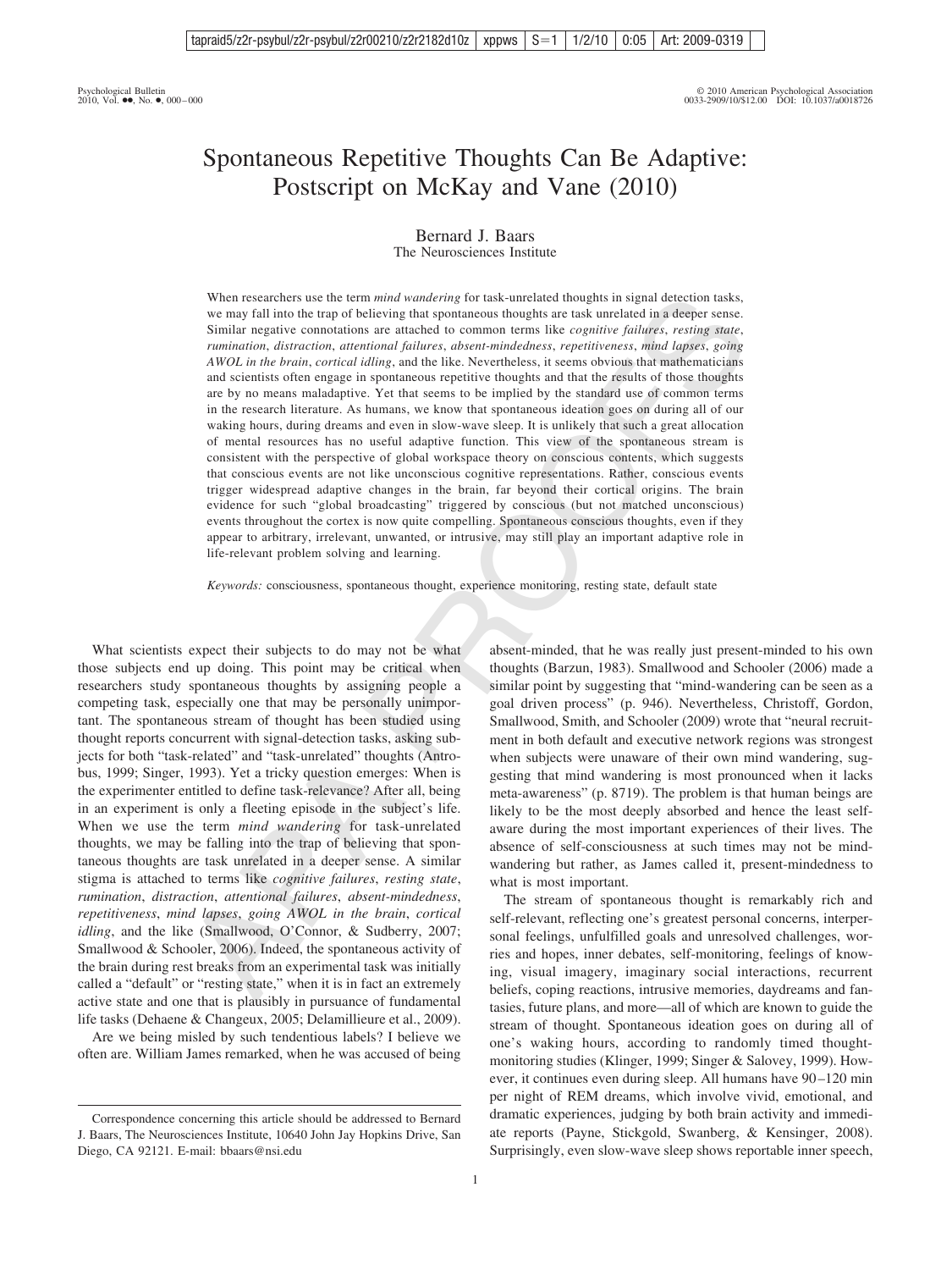# 2 BAARS

especially in the first half of the night (Steriade, 2006). It is unlikely that such a great allocation of mental resources has no cognitive function.

Take spontaneous repetitiveness, which may occur so often as to appear highly redundant to an outside observer. Ruminative thought has often been found to be a feature of depressive mood (Smallwood et al., 2007). But in a comprehensive review, Smith and Alloy (2009) have pointed out that "there is no unified definition of rumination or standard way of measuring it. In addition, it remains unclear how rumination relates to other similar constructs, such as private self-consciousness, emotion focused coping, worry, or *repetitive thought processes more generally*" (p. 116; italics added).

The conceptual danger is that one may confuse the mere repetitiveness of thoughts with negative or depressogenic thinking. The research literature has focused on negative thoughts for obvious reasons. But much evidence suggests that the stream of spontaneous thoughts in general cannot be viewed as depressogenic. For example, there is evidence that frequent spontaneous positive thoughts may increase positive mood (Cohn, Frederickson, Brown, Mikels, & Conway, 2009). More generally, it seems intuitively likely that mathematicians, expert chess players, and other mental problem solvers spend much time dwelling on repetitive ideas but that the results are highly functional.

From the main to the same in the control of the same will permit of the main of the main of the same in the main of the same in the same in the same in the same in the same in the same in the same in the same in the same This does not contradict the link between "brooding" and depression. It merely emphasizes that the content of repetitive thoughts is as important as the mere fact of repetition. Conway, Csank, Holm, and Blake (2000) made this distinction clear by renaming the relevant construct "Rumination *on Sadness*" (Table 1; italics added). Further research may even distinguish what may be called "resilient, problem-solving rumination on sadness" versus "helpless rumination on sadness." The latter may keep people worrying and brooding in a helpless way. Yet resilient, problemsolving thinking about life problems may well lead to genuine solutions. That idea certainly drives a great deal of cognitive therapy.

It seems that one's approach to negative thoughts may be either depressogenic or healthy. Thus, Cohn et al. (2009) showed that spontaneous positive thoughts predicted both resilience and life satisfaction. Such findings should not come as a surprise. After all, learning and problem solving often take conscious rehearsal, and that fundamental fact may apply to the inner stream of thought as well as external events.

This more adaptive view of the spontaneous stream of thought is consistent with the perspective of global workspace theory on conscious contents, which suggests that conscious cognitions are not like unconscious ones. Rather, conscious cognition is a special kind of cognitive event that triggers widespread adaptive changes in the brain, far beyond its cortical origins. The evidence for such "global broadcasting" triggered by conscious (but not matched unconscious) events throughout the cortex is now quite compelling (e.g., Baars, 1988, 1997, 2002; Baars & Gage, 2007; Dehaene & Changeux, 2005; Doesburg, Green, McDonald, & Ward, 2009). Spontaneous repetition of conscious thoughts, even if they are unwanted and intrusive, may therefore play an important adaptive role. Because the domain of spontaneous thoughts is so vast and has only been very selectively studied, we must beware of generalizing from limited samples to the entire stream of thought.

Baars and Franklin (2003) maintained that conscious contents are essential for accessing and controlling working memory, which can be viewed as the broad cognitive domain in which one can mobilize novel cognitive resources for some 10 to 30 s. Conscious thoughts also interact with an even larger domain of unconscious long-term memories, semantics, and automatic mental routines.

Smallwood and Schooler (2006) addressed mind-wandering in the context of executive attention, which is clearly life relevant. Effortful attention correlates with the Five Factor component of Conscientiousness as well as with persistence in problem-solving, general intelligence, and activation of the anterior cingulate and dorsolateral prefrontal cortex (Duncan & Owen, 2000). Executive attention is obviously vital under many circumstances. Nonetheless, a hunter-gatherer who successfully directs attention to arbitrary events only to lose track of spontaneous, emotionally relevant thoughts is not likely to make the best choices. Conscious capacity is notoriously limited, and humans need to strike a dynamic balance between spontaneous and effortful objects of attention.

Like the play of children, the contents of reported thoughts may not reveal their relevance explicitly because much spontaneous thought is guided by implicit motivation (Devos & Banaji, 2003). Major life tasks like grammar learning are implicit, as are many varieties of problem solving, social cognition, emotional coping, and intuitive judgments. Such processes are not accurately reportable or controllable. Yet such seemingly random thoughts are not necessarily mind-wandering. They may be more relevant than a button-pressing task.

It is useful to remember that experimental subjects who are college students are in the midst of major life changes and that they may well be riding an emotional rollercoaster that experimenters simply do not know about. Under those conditions it is difficult to maintain that beep detection is or even should be the most relevant task in their lives, even during an experiment.

Teachers and professors spend much of their lives drawing the attention of distractible students to their favorite topics, whether it be medieval scholasticism, eye-blink conditioning, or the rules of French grammar. Perhaps our classroom values are spilling over into the research domain; our emphasis on executive control of attention may, in fact, include a bit of academic imperialism. Fortunately, such biases should be open to correction.

#### **References**

- Antrobus, J. S. (1999). Toward a neurocognitive processing model of imaginal thought. In J. A. Singer & P. Salovey (Eds.), *At play in the fields of consciousness: Essays in honor of Jerome L. Singer* (pp. 1–28). Mahwah, NJ: Erlbaum.
- Baars, B. J. (1988). *A cognitive theory of consciousness.* New York, NY: Cambridge University Press.
- Baars, B. J. (1997). *In the theater of consciousness: The workspace of the mind.* New York, NY: Oxford University Press.
- Baars, B. J. (2002). The conscious access hypothesis: Origins and recent evidence. *Trends in Cognitive Sciences, 6,* 47–52.
- Baars, B. J., & Franklin, S. (2003). How conscious experience and working memory interact. *Trends in Cognitive Sciences*, 7, 166-172.
- Baars, B. J., & Gage, N. M. (Eds.). (2007). *Cognition, brain, and consciousness: An introduction to cognitive neuroscience.* London, England: Elsevier.
- Barzun, J. (1983). *A stroll with William James.* New York, NY: HarperCollins.